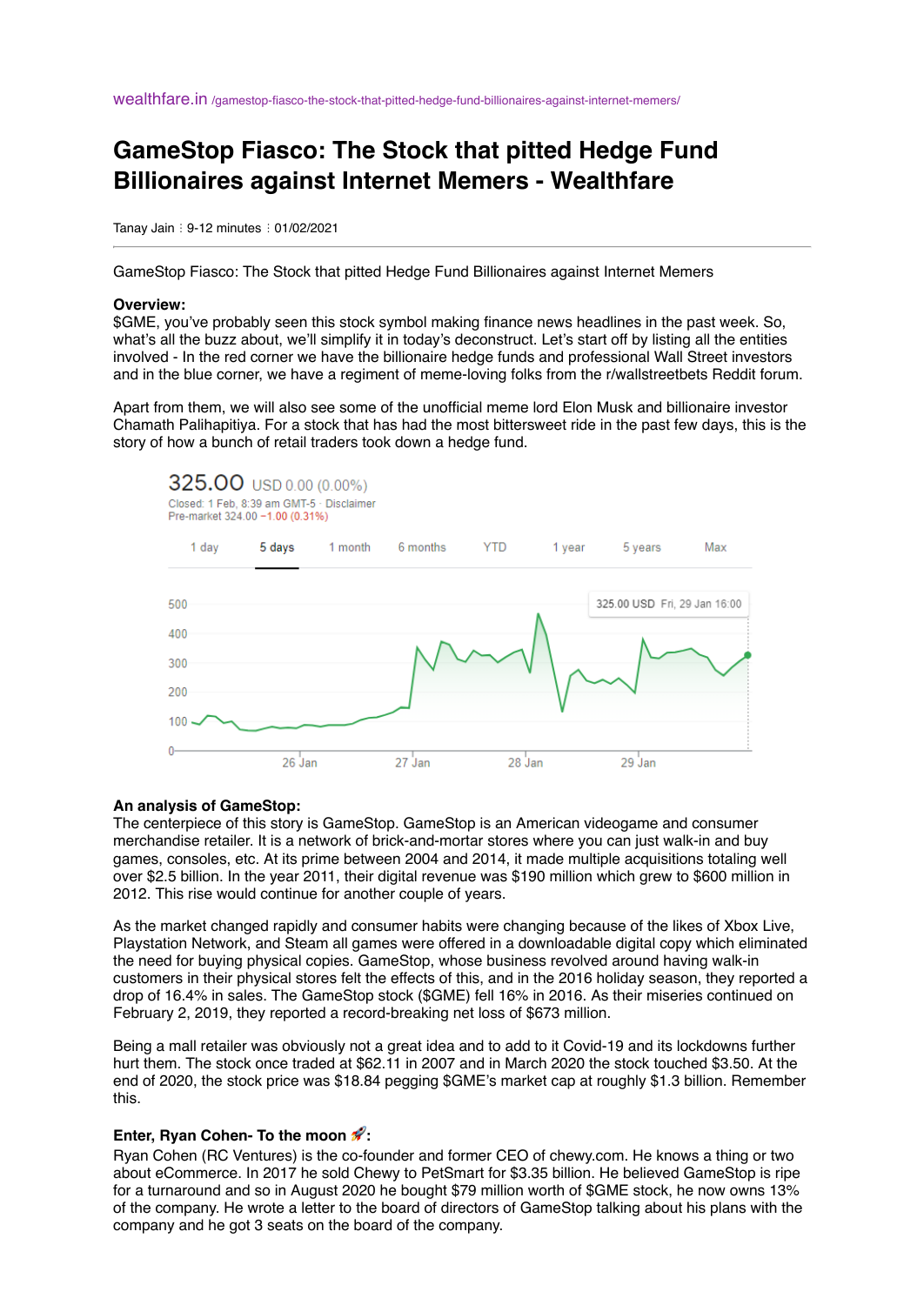"Their substantial e-commerce and technology expertise will help us accelerate our transformation plans and fully capture the significant growth opportunities ahead for GameStop," said GameStop. Ryan Cohen summarizing his optimistic outlook on the company said, "We are excited to bring our customerobsessed mindset and technology experience to GameStop and its strategic assets...expanding the ways in which it delights customers and by becoming the ultimate destination for gamers."

So GameStop which was losing money was now "poised" to take over eCommerce. Here's an interesting bit of information, Dr. Mike Burry (yes, from the movie Big Short) who's known to make investments that "conventionally" wouldn't be great ideas, in August 2019 invested in \$GME buying at around \$4 a share.

So we know our bulls, time to meet their key adversaries, the bears/shorts; Melvin Capital Management and Citron Research. Melvin had a \$55+ million short position in \$GME. They believed that the company was bound to fail and it cannot keep up with this business for long, and at this stage it seems like a fair thing to do, right? As this short was via listed put options, their short position was public.

Before we move forward let's understand some key terms here- going long on a stock means you buy a stock with the expectation that the price of that stock will go up in the future and you then sell it for a profit and going short means that you're betting that the price of the stock will go down. How does shorting work? Here's a simple example, let's say based on your research you're expecting that the supply of tomatoes in the market is going to suddenly increase and the demand won't be that much as a result of which the price of tomatoes will go down.

To profit from this, you borrow 10 tomatoes from your friend which you'll have to return in the future. The current market price of these tomatoes is Rs.10 each and you sell them at this price for a total of Rs.100. You now have Rs.100 and 0 tomatoes, remember you need to return 10 tomatoes you borrowed. Your research was correct and the price of tomatoes goes down to Rs. 7 per tomato! So, from your Rs.100 you use Rs.77 you buy back 11 tomatoes.

You give back 11 tomatoes to your friend (1 tomato as interest). You know have cleared your dues and made a Rs.23 profit! That in essence is short selling. Hedge funds borrow stocks from their broker at interest if they want to short it. One more thing you need to understand, a short squeeze. Let's say you've shorted a stock, but to your dismay, the stock instead of tanking goes up in value.

In theory, that stock can rise up infinitely which can inflict an uncapped loss. As the stock price goes up, the broker you borrowed stocks from gets wary of your ability to return the stocks you borrowed so they issue a margin call, forcing you to buy the stocks back from the market and closing your position. As the stock price rises and the shorts are forced to buy stocks from the market further fuelling the prices resulting in a short squeeze.

#### **Let the madness begin- r/wallstreetbets:**

Closing at \$18.84 on 31st Dec 2020, the stock is up 1,625.05%, trading at \$325 by the end of January! What did GameStop do in a month to miraculously now command a valuation of \$22.67 billion? Well, nothing actually. How stock pricing works in a "free market"(I'll explain why the double quotes, later in the blog, read on!) is that the people of the stock market determine what a company should be valued at and what its stock price should be, it works on the simple mechanics of supply and demand.

It all really started when the traders on the Reddit forum [r/wallstreetbets](https://www.reddit.com/r/wallstreetbets/) spotted that the GameStop stock was overloaded with short positions, mainly by Melvin. This meant that very few stocks were freely available in the market, making them much more sensitive to swings in demand. Knowing they could exploit this these Redditors started buying stocks and holding them which drove up the price causing a short squeeze and a gamma squeeze (it's like a short squeeze but for options) further fanning the flames of the price rise. To portray the wildness of these Redditors, here's their war slogan "We can stay retarded for longer they can stay solvent!". This how they describe themselves, "/r/wallstreetbets is a community for making money and being amused while doing it.

Or, realistically, a place to come and upvote memes when your portfolio is down.". Immediately GameStop became a cult stock. To add to this, Elon Musk tweeted "Gamestonk!!", strengthening this "movement". And, billionaire CEO of Social Capital and Chairman of Virgin Galactic also piled on buying \$100,000 worth of call options (betting long) of \$GME.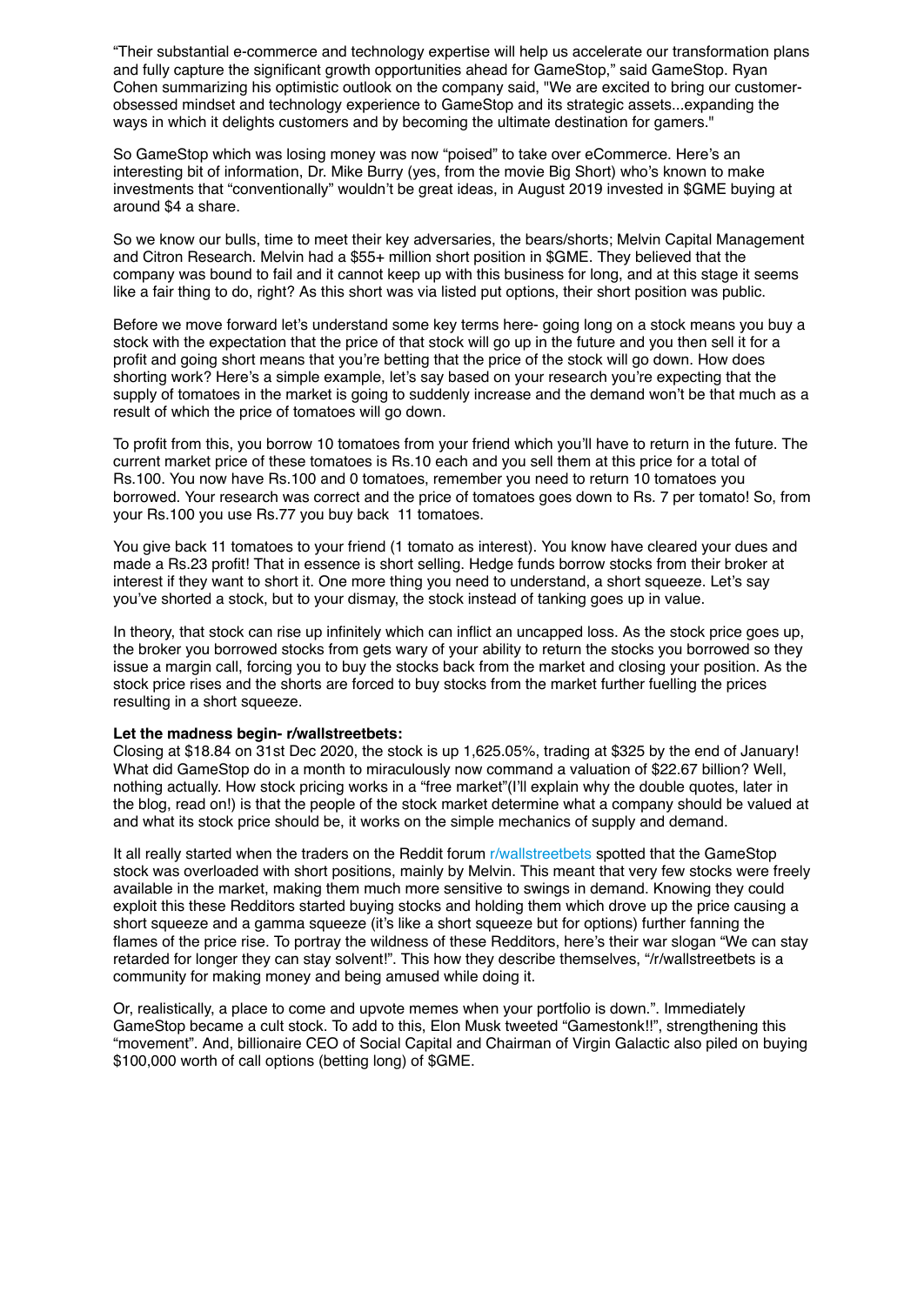

Now, so that we are on the same page, all of this has nothing to do with the company GameStop. The stock was just a medium used to battle it out between internet memers and Wall Street suits.

## **The winners and the losers... :**

The Redditors first spotted \$GME on the 13th of January, then taking the price from \$19 to \$39. On 19th January Citron Research tweeted 5 reasons calling \$GME a 'suckers bet". The degenerate Redditors did not buy this reasoning and started buying bigger chunks and the squeeze started. Between 1st January and 22nd January, the stock tripled in price. This forced Citron research to exit their positions causing them a loss of over 100%.

This trade also cost Melvin Capital well over \$3 billion and two other major investors, Citadel (remember this name) being one of them had to cover for Melvin. One of the heroes that emerged from that subreddit was a user named DeepF\*ckingValue who bought \$50,000 of call options on \$GME and turned into \$13 million in 3 months!

| $\gg$ Symbol $\triangle$             | Actions | Last<br>Price \$ | Change \$ | Change % | Qty#   | Price Paid \$ | Day's Gain \$  | Total Gain \$  | Total Gain % | Value \$        |
|--------------------------------------|---------|------------------|-----------|----------|--------|---------------|----------------|----------------|--------------|-----------------|
| $\angle$ GME $\odot$                 | ≏       | 76.79            | 11.78     | 18.12%   | 50,000 | 14.8947       | 589,000.00     | 3,094,766.83   | 415.55%      | 3,839,500,00    |
| <b>GME ①</b><br>Apr 16 '21 \$12 Call |         | 64.94            | 11.75     | 22.07%   | 800    | 0.3125        | 940,000.00*    | 5,174,586.88   | 20,361.87%   | 5,200,000.00    |
| > Cash Total Transfer money          |         |                  |           |          |        |               |                |                |              | \$4,840,638.96  |
| <b>Total</b>                         |         |                  |           |          |        | \$770,146.29  | \$1,529,000.00 | \$8,269,353.71 | 1,073.74%    | \$13,880,138.96 |

## **Final thoughts:**

But why, you may ask? Well, for the Redditors from the looks of it, it's just for kicks. They further also targeted stocks heavily shorted by hedge funds like AMC, Nokia, and Blackberry. Remember Citadel and the "free market"? Most of these retail traders use the Robinhood app to trade. Robinhood makes a